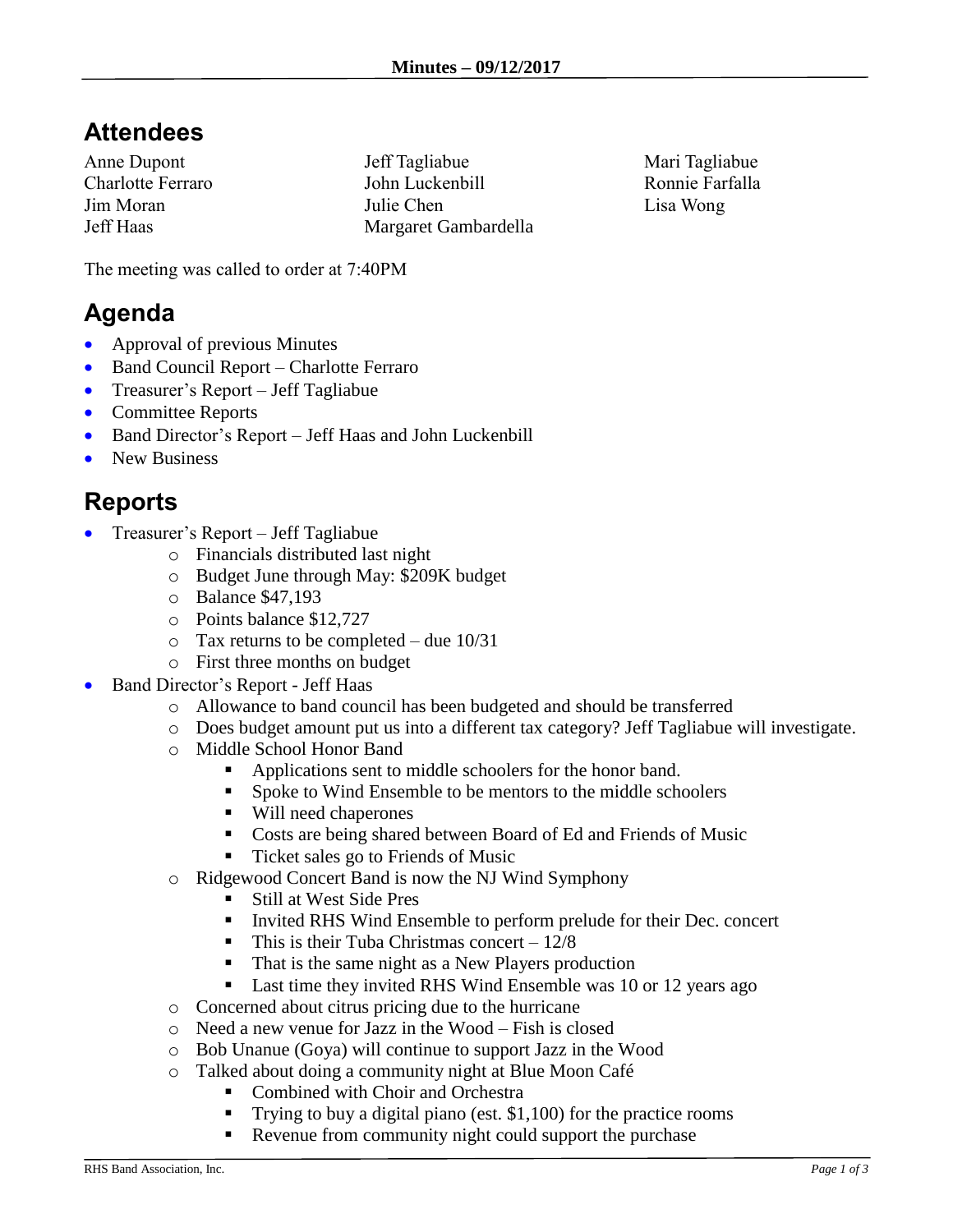- $\blacksquare$  Potentially Monday 10/16, 10/23, or 11/6
- o Alumni gathering 10/13
	- **EXECUTE:** Meeting with drum majors and color guard captains from the championship years
	- There will be a small fee for alumni
	- $\bullet$  We need to purchase one of the championships banners that was lost \$230 needs to be ordered ASAP
- o Band trip
	- Had been planned for April, but there is a conflict with the PARC tests
	- Only weekend available is  $2/9 2/12$
	- Looking at Dallas
		- Dallas Symphony
		- University of North Texas
		- Rodeo in Fort Worth
		- Kennedy Museum
		- WGI Dallas regional potential
		- Jazz Club on Sunday night
		- Hoping to be under \$1000
		- Flying on Delta and SouthWest
	- Could possibly do Boston for about the same price
- o Ad Journal
	- Lydia McCoy sent out email to those who sold ads to businesses last year
	- After the parent meeting on 9/26, all businesses are open for anyone to sell
- March Band Update John Luckenbill
	- o 96 members
	- o Lost 7 the week before band camp, lost 12 in total originally 108
	- o Thank you to Steve Vandalovsky and Laura Lutz and parent chaperones
	- o Picnic this Saturday
	- o Band is in great shape the entire show is on the field before the start of school
	- o Colorguard is 85% done with choreography
	- o Props: 15 mini-mountains;
	- o students have some conflicts with competitions
	- o Michael Klesch (arranger) is coming on Wednesday to work with the band
	- o Drill writer coming the following Friday and Saturday
	- o Still group 5A
	- o 6 competitions
	- o MB seniors \$60 per banner 20 seniors price raised \$15 over last year
	- $\circ$  Banner is 24 x 36
- New Business
	- o Proposed changing Citrus Blitz to 1/7 or 1/21
	- o Train signs
		- Roni will look for an alternate printer and knows a designer
		- Jim will contact Signals Dept. for 10/20, 11/3, or 11/10 (first choice) Poinsettia
		- **•** Try  $1/12$  thru  $2/9$  for citrus
	- o Chairs for committees
		- Band Camp: Steve Vandalovsky/Laura Lutz
		- MB Registration: Mari Tagliabue/Lydia McCoy
		- **■** MB Picnic: Margaret Gambardella
		- Event Chaperones: Ann Wheaton